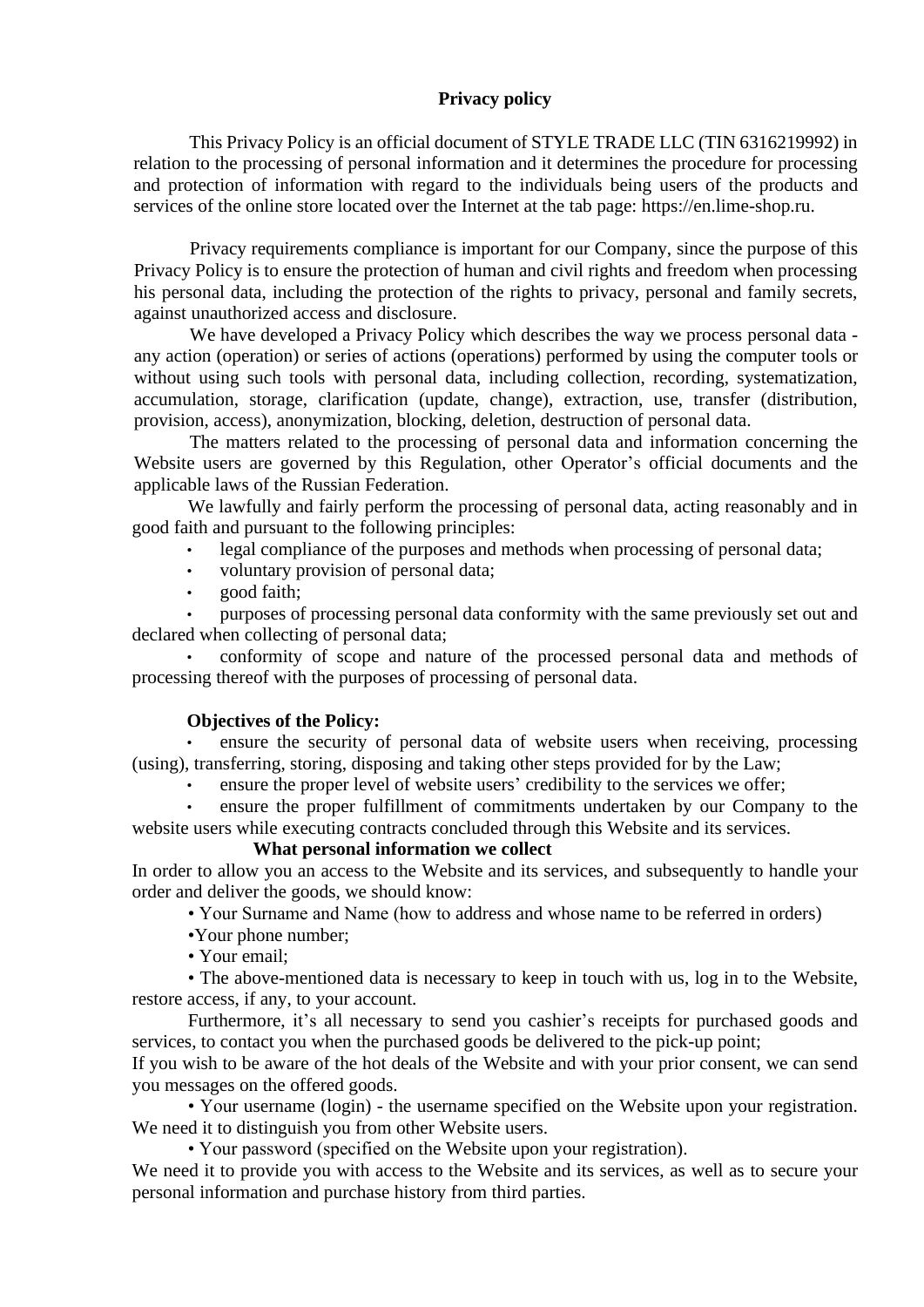Keep your username and password secret from third parties to avoid incidents. If you suspect that they have become known to someone, please contact our technical support service.

The data we provide with is sufficient to get access to the website and its services, your purchase and to receive goods.

Where provided for by law or upon occurrence of an incident, we may ask you for additional personal data (e.g. to prepare a written response or to make a refund).

### **Purposes of collection by the Company of personal data used by the Company.**

• performance of the contract (s), to which the user of the website and its services is a party or the beneficiary (recipient of goods), including contracts with third parties (for the purposes of purchasing, checking the quality, storing and issuing of goods ordered by you, as well as the acceptance of payments;

Website user's verification, including cases of restoring access or credentials modification at the user's request;

- submission of documents on payments in accordance with Federal Law No. 54-FZ;
- settlement of eventual conflict issues;
- improvement of service quality;
- statistical research practice;
- communication with the Company;
- providing of advertising information at the user's request;
- minimization of the Company's legal risks.

#### **Processing methods used by the Company:**

with using of computer tools;

without using computer tools;

The Company does not process special categories of personal data.

### **Personal data processing consent. Consent Obtaining**

Upon registration (re-registration) on the website, before starting to operate in the personal account, the Website user decides to provide his (her) personal data and freely agrees to its processing, of his own free will and benefit. The Consent to the personal data processing must be particular, informed and conscious.

The Consent is obtained by automatic input of the data specified in this Policy into the fields of the Consent form, as well as identification of the user by phone number and email address after click of the appropriate button in the registration field.

Failure the user to give Consent to the Company, shall be followed by the tacit suspension of registration (re-registration) on the Website, and, as a consequence, the further impossible use of the Website and the services provided therewith, since the Company will not be able to continue the fulfillment of the agreements terms without breaching the law (including acceptance of payments, transfer of goods).

The Company reserves the right to implement other methods for obtaining Consent and which are consistent with applicable Laws.

The Company, its employees and business partners involved in the purchase, transport, quality control and issuance process having access to personal data are bound not to disclose the users' personal data to other third parties and not to spread it.

# **Consent Withdrawal c**

Consent may to be revoked by the subject of personal data through:

- letter sent to the Website technical support service;
- written notice sent to the Company registered office;
- submission of written notice to the address of the pick-up point;
- other ways provided for by law or the Policy.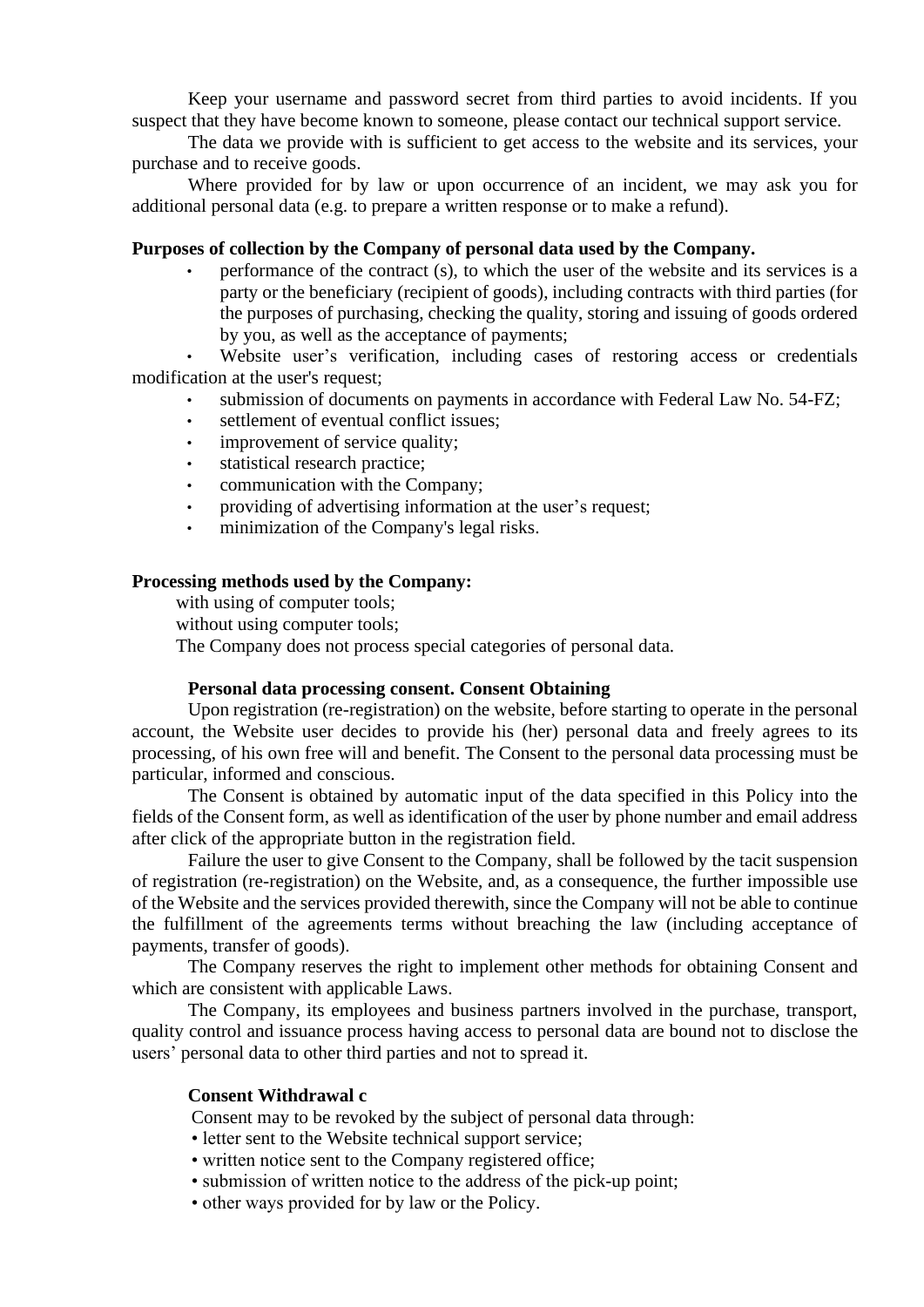The Consent Withdrawal shall be followed by the further impossible use of the Website and the services provided therewith, since the Company will not be able to continue the fulfillment of the agreements terms without breaching the law (including acceptance of payments, transfer of goods).

In the event of withdrawal of Consent, the Company has the right to delete the user account and personal data received from such a subject within 7 (Seven) calendar days from the day following the day of the withdrawal.

The Personal data specified in deals concluded by the user (including, but not limited to contracts, commission contracts, delivery contracts, etc.) will be erased in a manner prescribed by law upon the expiration of time limits set forth by Order of the Ministry of Culture of Russia dated 25.08.2010 No. 559 "On approval "The list of standard administrative archive documents generated in the course of state bodies, local self-government bodies and organizations activities, mentioning the storage periods" and the expiration of time limits set forth by Federal Law as of the 06.12.2011 No.402-FZ "On accounting" regarding the primary accounting documents generated by using of the subject's personal data upon payments, issuance and receipt of ordered goods in pursuance of the above-mentioned agreements.

Where the user withdraws the Consent, the Company has the right to continue the personal data processing only if there are the grounds expressly set forth in the law (part 2 art. 9 the Federal Law No. 152 - FZ) (e.g., for performance of the agreement entered into before the Constant withdrawal).

#### **User rights and obligations**

The scope of user's rights and obligations is set forth by applicable laws. More details regarding the Regulations, on the basis of and in compliance with which we have prepared the Policy, can be found over the Internet at the tab pages http://www.consultant.ru/, http://www.garant.ru/ and others.

This Policy represents only an addition to the general provisions of regulatory legal acts for the purpose of regulating of a specific model of the Company's relations with users and which has developed through the Website and its services use.

We are unable to verify the authenticity of the personal data specified by the user upon registration, with the exception of the phone number and e-mail address, however, we proceed from the fact that the user indicates reliable personal data.

Where the user provided inaccurate personal data, he solely bears the risk of potential negative consequences (e.g. denial to restore access if the subject is not verified according to the personal data which he previously provided, failure to refund the payment or issue the goods).

The user has to keep secret his credentials for access to the website and its services (login and password) from third parties. In the event that the credentials have become known to third parties or the website user - the subject of personal data has reason to believe the occurrence of these circumstances, he should contact the technical support service.

#### **Company rights and obligations**

The scope of the rights and obligations of the Company as a personal data operator is hset forth by applicable laws. More details regarding the Regulations, on the basis of and in compliance with which we have prepared the Policy, can be found over the Internet at the tab pages http://www.consultant.ru/, http://www.garant.ru/ and others.

This Policy represents only an addition to the general provisions of regulatory legal acts for the purpose of regulating of a specific model of the Company's relations with users and which has developed through the Website and its services use.

### **Personal data processing**

Processing of personal data - any action (operation) or series of actions (operations) performed by using the computer tools or without using such tools with personal data, including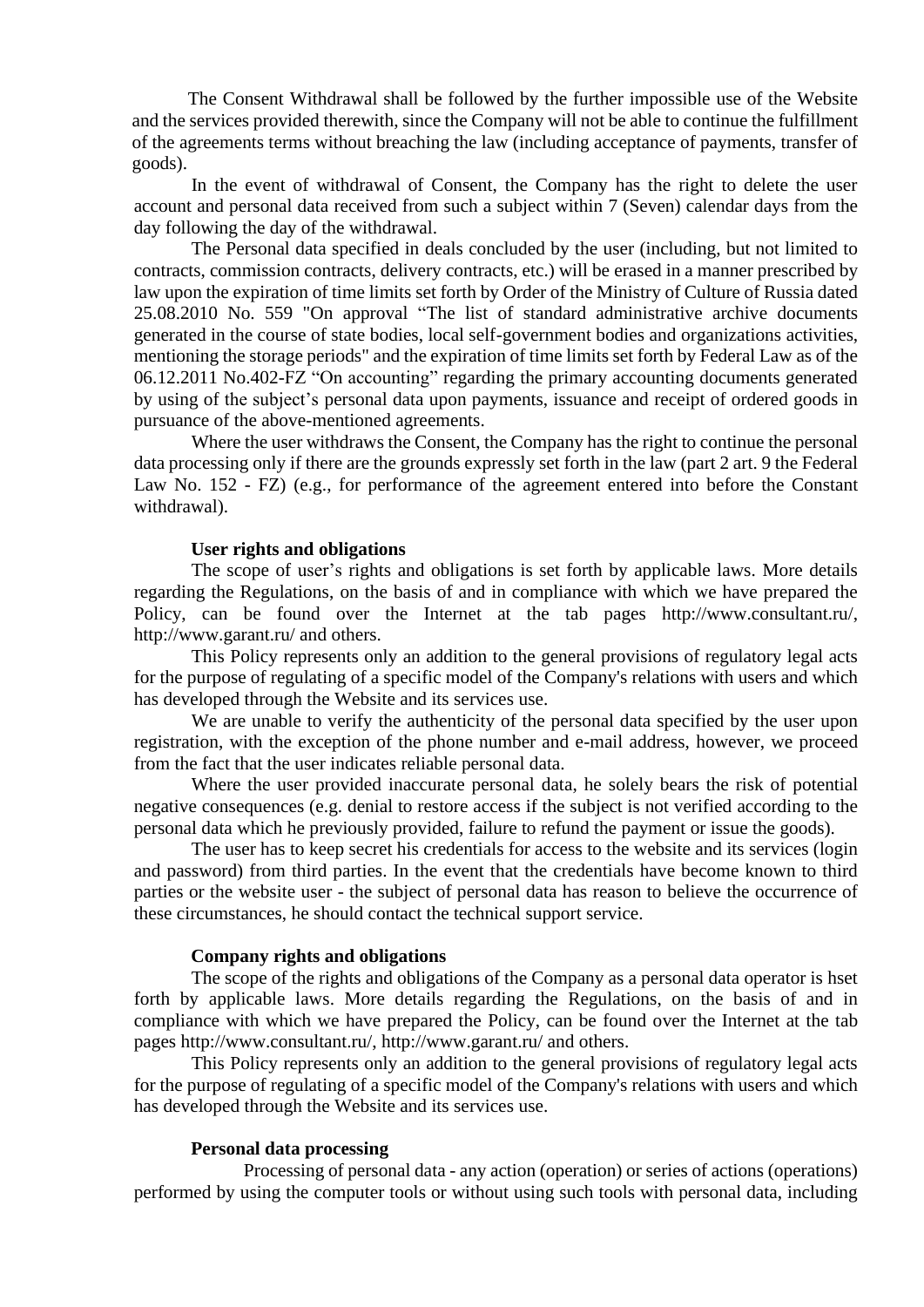collection, recording, systematization, accumulation, storage, clarification (update, change), extraction, use, transfer (distribution, provision, access), anonymization, blocking, deletion, destruction of personal data.

We carry out the personal data processing in accordance with the requirements of law, this Policy and local regulations.

According to the purposes of personal data collection, the Company determines the tasks, terms, methods and conditions for personal data processing, a list of responsible and involved persons. Such tasks, terms, methods, conditions, persons are subject to approval in the Company's local regulations.

Company's responsible persons:

take legal, organizational and technical steps to secure personal data from unauthorized or accidental access thereto and from erasing, modification, blocking, copying, provision, dissemination of personal data, as well as from other illegal actions with regards to personal data;

exercise internal control over compliance with legal requirements;

• bring to our employees' attention the provisions of the legislation on personal data processing, the requirements for personal data protection;

• organize the reception and processing of applications and requests, to exercise the control over the reception and processing of such applications;

take the necessary measures to eliminate violations.

### **Personal data transfers**

In the course of our work, we do not make cross-border transfers of personal data. This means that it will not be transferred to foreign countries and companies.

The Company carries out internal and external receipt and transfer of personal data of users from the user's contracting partners (agents, commission agents, sellers, principals, carriers, etc.), acting in his interests (including, but not limited to, when purchasing, accepting, transferring, storing and issuing of goods), and those who are in contractual relations with Style Trade LLC, as well as to the contracting partners of Style Trade LLC (agents, commission agents, principals, carriers, etc.), also acting in the subject's interests (including, but not limited to when purchasing, accepting, transferring, storing and issuing goods) exclusively for the purposes specified in this Policy, when purchasing, checking quality, storing and transferring goods ordered by websites users, settling payments with users, upon prompt execution of closing documents, when resolving conflict situations and assessing the website and its services quality and in other events set forth in the regulatory acts and this Policy.

# **Destruction of personal data**

The deletion, destruction of personal data are carried out in the manner provided for by applicable laws and regulations of the Company.

In general terms, the deletion, destruction of personal data are to be performed by the responsible persons:

- in cases provided by law;
- at the request of the user, government agency or court;
- upon expiration of the storage period;
- upon expiration of the necessity;

The destruction of personal data, as a general rule, takes place on commission basis, so there excluded any possibility of its theft and unauthorized use.

The destruction of hard copies is carried out by using a paper cutter by shredding documents into pieces, ensuring that the text cannot be recovered.

The typewritten media containing personal data - if any (except for hard drives of PCs, servers), are stored in the strongbox. Upon expiration of necessity, typewritten media are physically destroyed in order to make impossible its recovering and further use. This is achieved by deformation, carrier integrity damaging, or by its burning.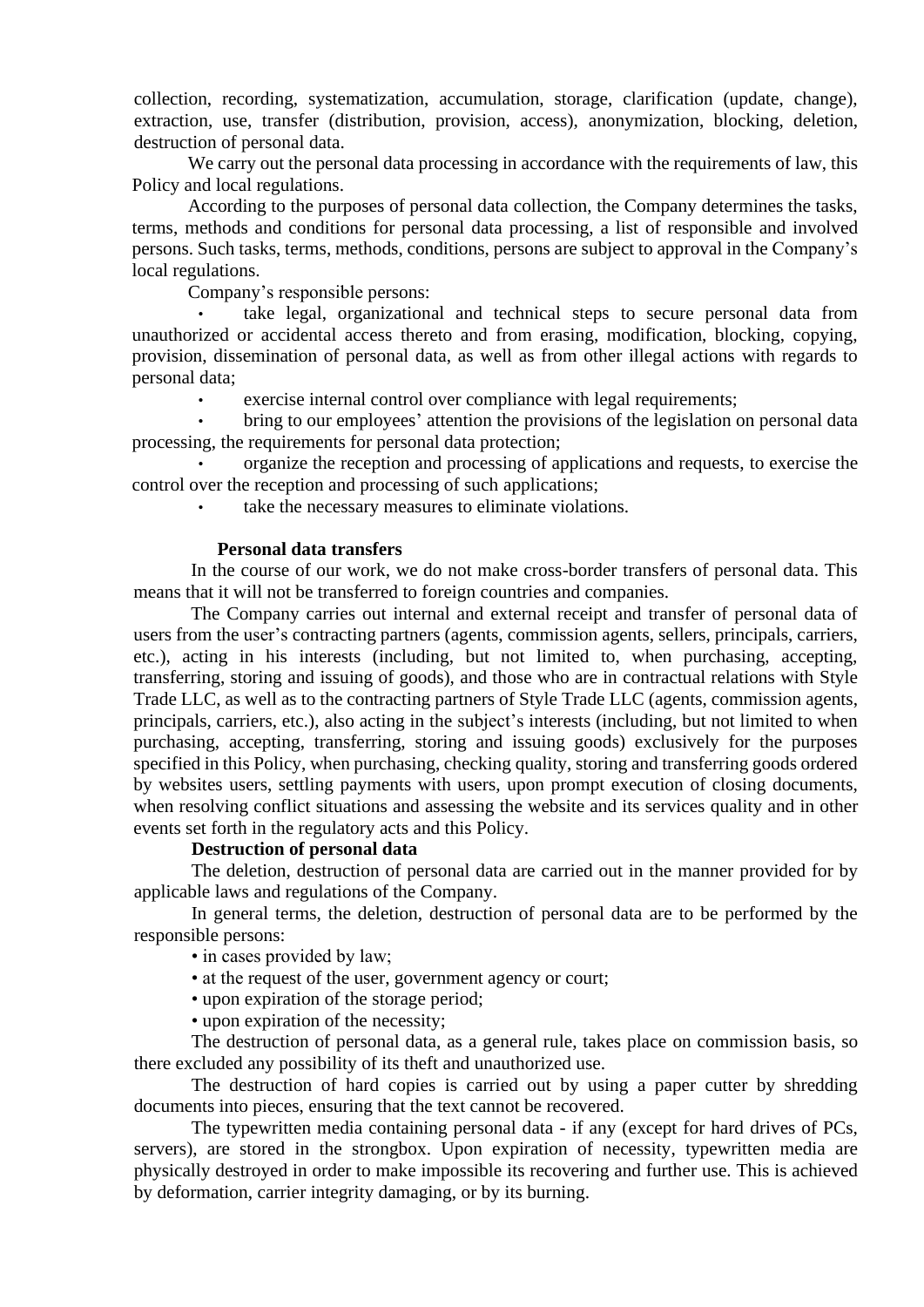The files to be destroyed and located on the hard disk of a PC or server are deleted by means of operating system, followed by "emptying the recycle bin".

### **Protection of personal information. Potential damage assessment**

For the purpose of personal data protection, we apply measures and methods set out in the regulatory documents.

In order to secure the protection of personal data, the Policy will not provide for specific algorithms of security schemes, but only general solutions.

The applied solutions to secure personal data, implemented within the personal data protection system, taking into account the current threats to the security of personal data and applied information technologies, consist of (including, but not limited to):

• identification and authentication of access subjects and access objects;

- access control for access subjects to access objects;
- limitation of the software environment;
- protection of machine data carriers which store and (or) proceed personal data and (or);
- security events logging;
- anti-virus protection;
- detection (prevention) of intrusions;
- control (analysis) of the personal data security;
- ensuring of information system and personal data integrity;
- ensuring of the availability of personal data;
- virtualization environment protection;
- hardware protection:

• protection of the information system, its facilities, communication and data transmission systems;

• identification of incidents (one event or a group of events) that can lead to failures or disruption of the information system operation ds and (or) the emergence of threats to the security of personal data (hereinafter - incidents), and responding to them;

• configuration management of the information system and personal data protection system;

We carry out periodic audits of applied solutions and update them.

The damage assessment that may be caused to users in case of violation by the Company of the requirements of the Federal Law of 27.07.2006 No. 152-FZ "On Personal Data" is determined in accordance with Art. Art. 15, 151, 152, 1101 of the Civil Code of the Russian Federation. The balance between the said damage and measures which we assume to prevent, exclude and / or eliminate its consequences is set forth in this Policy and other local regulations of the Company.

For the purposes of this Policy, damage means moral damage and / or material damage to the user or the Company, which can actually be caused where someone violates the security architecture. The extent of damage is determined in accordance with Art. Art. 15, 151, 152, 1101 of the Civil Code of the Russian Federation.

The damage prevention is a complex of legal, organizational and technical measures to be assumed. Legal measures consist of research and application of legislation related to the prevention of damage, the development of local acts and their application in this field of the Company's activities. Organizational measures include diligent selection, training and personnel appointments, increasing of their motivation in the matter of damage prevention. Technical measures combine the creation of conditions and the implementation of measures to prevent damage, including the following

• safeguarding of the operator's property, including physical storage media, by implementation and maintain of the appropriate security modes.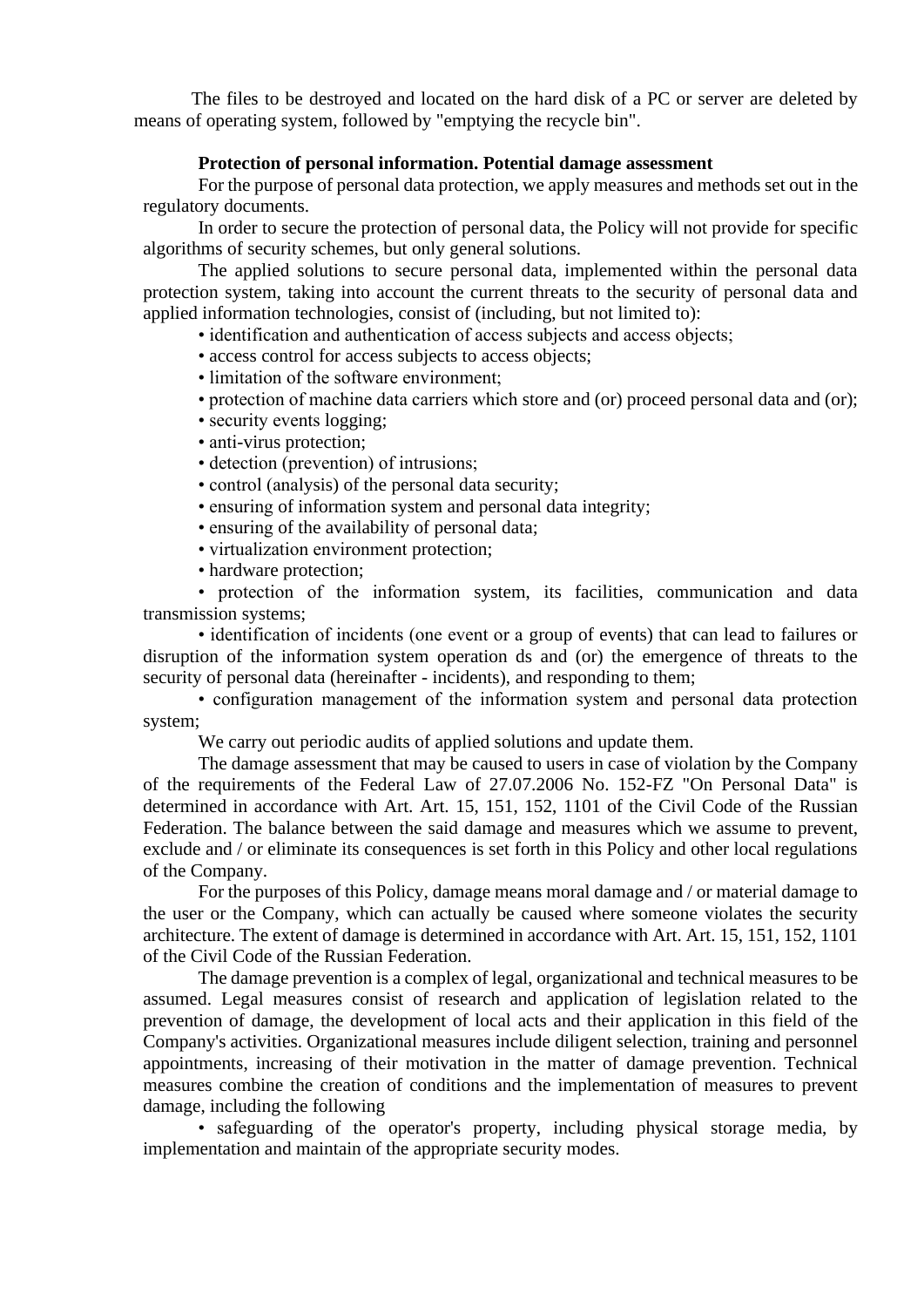• preventing the acquisition of Company's confidential information, including the same considered as commercial and official secrets, to unauthorized persons by allocating special premises for personnel data processing and storage.

• ensuring information security of the Company, uninterrupted operation of technical means for personal data processing.

• physical protection of facilities being on the Company's balance sheet by implementing the in-house security regulations and staffed checkpoint.

• physical protection of the Company's employees in the performance of their official duties, a comfortable moral and psychological atmosphere and an environment of business cooperation amid our employees.

• immediate recovery of personal data modified or destroyed due to unauthorized access thereto.

• permanent control over the level of protection of personal data.

In order to prevent damage, we appoint persons responsible for managing the personal data processing.

#### **Collection and use of information other than personal data**

The website and its services, interactive services and applications, e-mail messages and any other communications on behalf of the Company may use identity files (cookies) and other technologies, such as: pixel tags, web beacons.

Such technologies help us to understand the behavior of users of the website and its services, in particular which sections of the website and its services had been visited by users and to perform the advertising and network searches evaluation. We consider the information collected by cookies and other technologies as non-personal information.

Our goal in these cases is to provide a more convenient and personal interaction with the user of the website and its services with the ultimate purpose to improve the level of service.

The user can disable cookies in the settings of the web browser or his (her) mobile device. Please note that some functions of the website may become unavailable once cookies are disabled.

Some technical information is collected automatically and stored in log files. Such information includes, but is not limited to: Internet Protocol (IP) address, browser type and language, ISP information, referral and exit pages, operating system information, date and time stamp, and information about visits. We use this information to understand and analyze trends, to run the website, research the user's behavior on the website and collect demographic information about our heavy-half users. We have right to use this information for our marketing purposes.

Some messages sent by e-mail use interactive links to information posted on the Company's website. When users follow such links, before they come to the destination page on our website, their requests are to be registered separately. The Company monitors such "pass-through" data in order to determine the interest of users of the website and its services in specific topics and to evaluate the degree of effective communication with our consumers. Where the user wishes his requests not to be tracked in this way, he should not follow text or graphic links in e-mail messages.

Pixel tags allow us to send e-mail messages in a consumer-readable format and let us know if such messages have been read. The company has the right to use such information to limit the number of messages sent to consumers or to stop sending.

#### **Receiving of advertising information. Аdvertising opt-out.**

We may place any kind of advertising materials on our Website pages . If the user of the Site and its services does not want to get acquainted with these offers, he should not follow the posted text or graphic links.

The user, at his own discretion, can be notified of commercial offers carried out by us or other the Website users by e-mail or SMS notifications.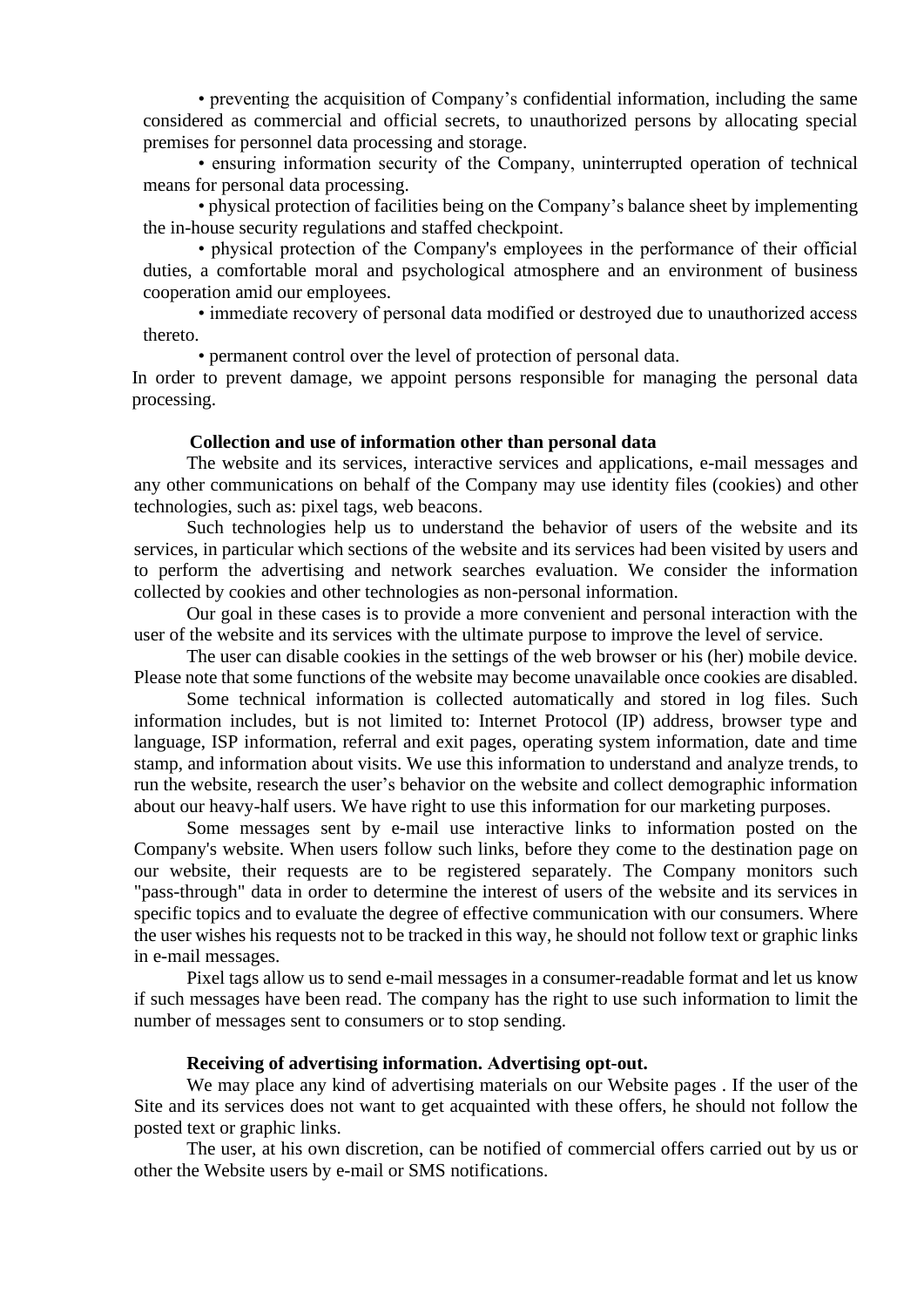For this purpose, at the time of filling out the Consent, the user confirms his wish to receive advertising mailing, indicating the preferable modes of its receiving.

The user has the right to refuse such mailing in whole or in part by:

- letter sent to the Website technical support service;
- written notice sent to the Company registered office;
- submission of written notice to the address of the pick-up point;
- other ways provided for by law or the Policy.

Refusal to receive newsletters shall not entail any negative consequences for the user.

In this case, we will assume measures aimed at excluding the communication methods specified by the user from the newsletter. In some cases, this may require a certain time (in particular, if the services for sending advertising messages are carried out through services provided by third parties) and therefore the user will not have claims against the Company in connection with the possible receipt of advertising messages before the expiration of 30 calendar days from the date of the notice of rejection.

#### **Final provisions f**

The persons breaching the requirements of legal regulations and this Policy, are liable in the manner set forth by law.

In order to control the quality of service, we have the right to record telephone conversations.

The Company has the right to unilaterally make changes / additions to this Policy. In order for the changes / additions to take effect, we follow the procedure for the preliminary publication of such information on the Website and which come into force upon expiration of 10 calendar days from the date of their publication, and no additional agreements should be signed.

Special rule:

- - changes / additions made to the Policy and related documents in connection with changes in applicable laws and regulation come into force immediately, at the moment of publication, or at the same time with the coming into effect of changes made in the said acts;

- changes / additions to the Policy and related documents in connection with the development of functions and features performed by the website and its services, changes in the composition and structure of documents, terminology and in other similar cases, come into force upon the publication of such changes / additions on the website from the date, specified herein.

-- any changes / additions to the Policy from the date of entry into force in compliance with the above procedures shall apply to all persons using the website and its services before the date of coming into force of the changes / additions.

#### **Consent to the personal data processing**

I, of my own free will and in my interest, give this consent for processing, including collection, systematization, accumulation, storage (clarification, updating, modification), extraction, use, transfer to third parties, anonymization, blocking and destruction of my personal data - surname, name, patronymic, date of birth, gender, registration or residence address, contact phone number, e-mail address, my payment details in favor of STYLE TRADE Limited Liability Company (TIN 6316219992) located at the following address: 443022, Russia, Samara, st. 22 Party Congress, Block 7A, Office 221, its employees who process personal data by the nature of their activity, as well as to STYLE TRADE LLC contracting partners (agents, commission agents, sellers, carriers, etc.), also acting in my interests (including, but not limited to, when purchasing, accepting, transferring, storing, delivering and issuing goods, receiving cash and making non-cash payments (hereinafter referred to as the "Seller"), to perform an action (operation) or a set of actions (operations) performed by using computer tools or without the use of such means in order to provide me with goods and services (products), including, but not limited to: identification of the participant in any programs, secure the procedure for calculating, accounting and spending bonuses (if any), delivery, provision of services, distribution of information and advertising